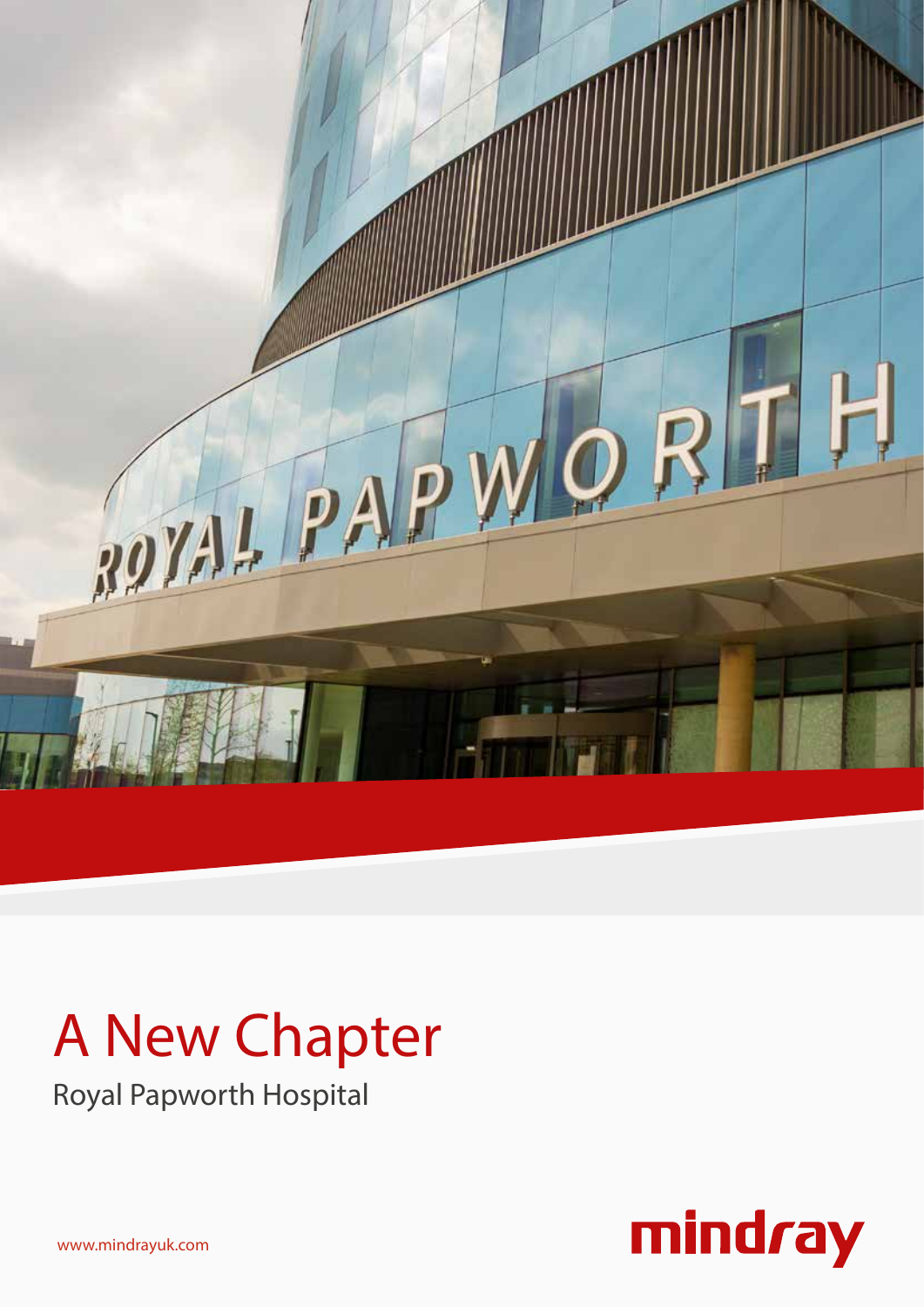

*"Royal Papworth provides leading-edge innovation in its field and we wanted to use technology that reflected this, with the ability to move and evolve as we move and evolve. Mindray's solution offered the greatest scope to achieve this."*

Paul Robbins, Electro-medical Services Manager, Royal Papworth Hospital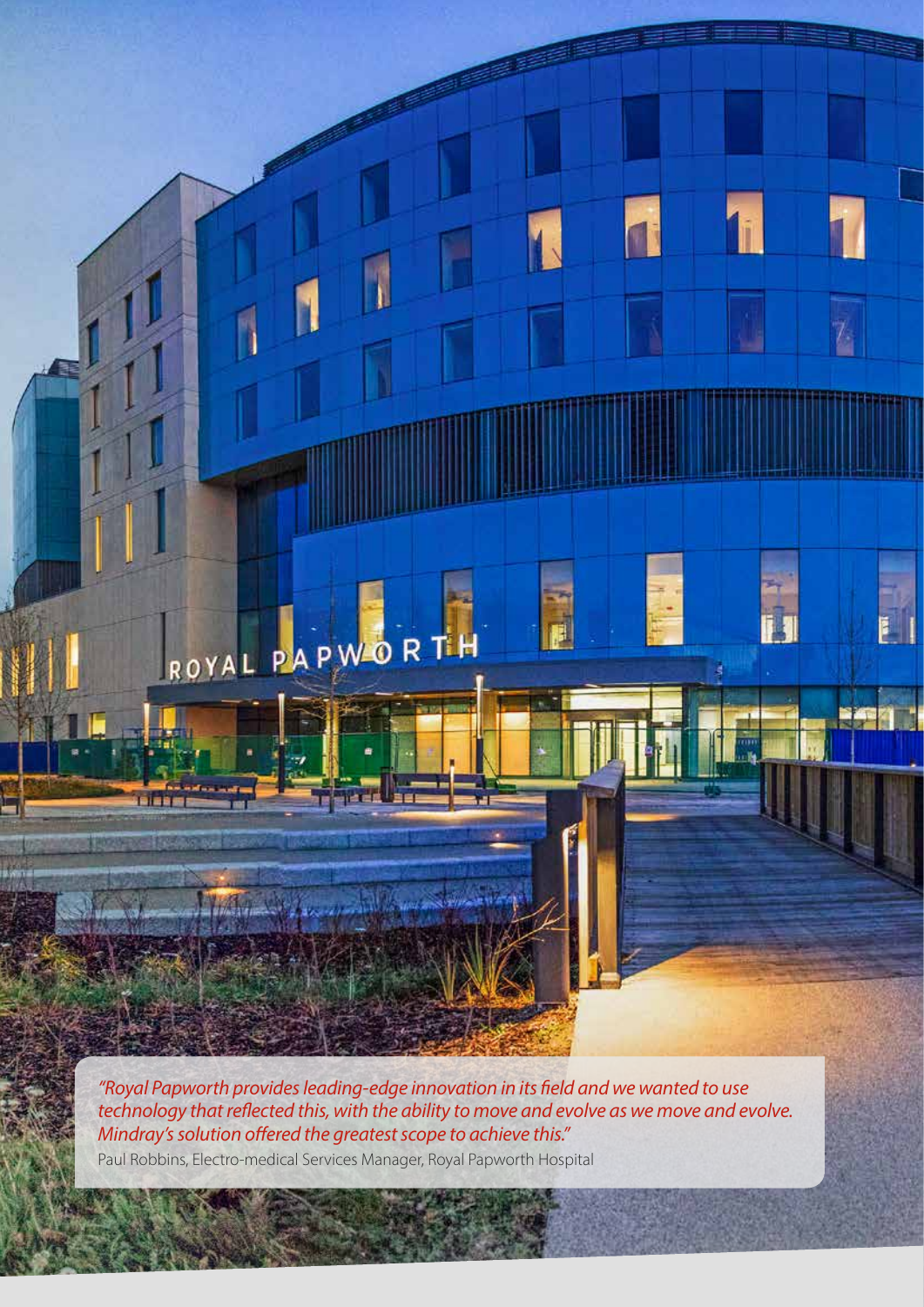

# History in the making Overview of Royal Papworth and its journey

Royal Papworth Hospital is the UK's leading heart and lung hospital, treating more than 100,000 patients each year from across the UK. Since carrying out the UK's first successful heart transplant in 1979, the hospital has established an international reputation for excellence in research and innovation. The hospital performs more heart and lung transplants than any other UK centre, which also makes it one of the leading cardiothoracic transplant centres in the world.

As part of a project to modernise the hospital facilities, a new state-of-the-art building has been built – relocating services from the Papworth Everard site, to the Cambridge Biomedical Campus, adjacent to Addenbrooke's Hospital.

As most patients will have their own single, en-suite rooms, there will be significant benefits in terms of patient privacy and infection control. However, managing patients in this single room environment requires careful consideration. The hospital has installed a state-of-the-art monitoring solution, from Mindray, to provide the highest levels of visibility and clinical insight, ensuring patient safety throughout the patient's journey.

The new Cambridge Biomedical Campus opened its doors to its first elective surgery patients, as well as heart attack patients on the 1st May 2019.

#### Key facts:

Royal Papworth Hospital has:

- $\div$  5 operating theatres
- 5 catheter laboratories
- 2 hybrid theatres
- 6 inpatient wards
- 46-bed critical care unit
- + 300 patient beds
- + Over 250 single, en-suite patient bedrooms
- + A specialist respiratory support and sleep centre
- $\div$  Treated 24,291 inpatients and 92,245 outpatients in 2017/18
- + Over 400 Mindray BeneVision N Series monitors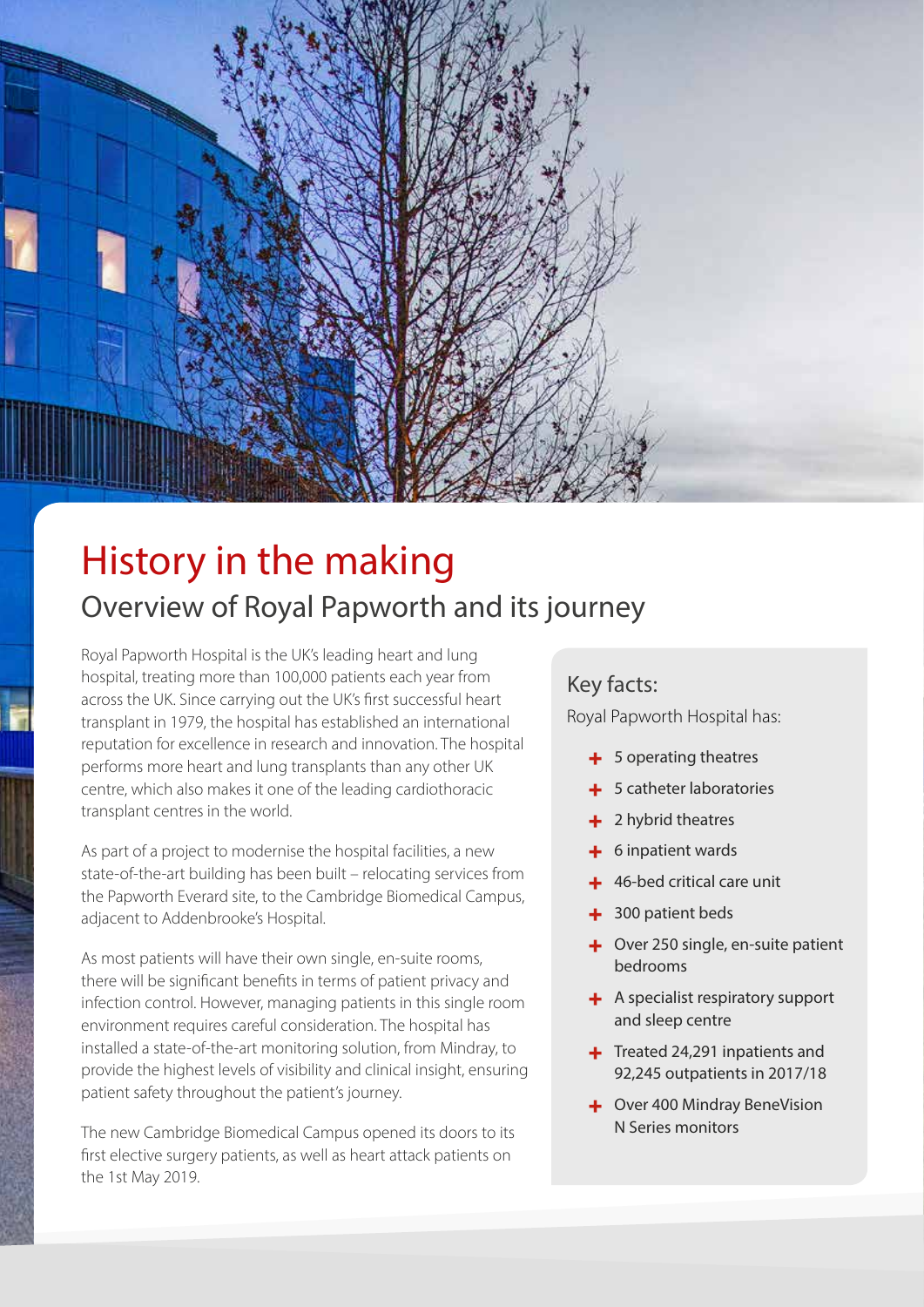

# Patient safety at the heart of Royal Papworth Comprehensive monitoring throughout the patient journey

Mindray UK has worked collaboratively with the prestigious hospital to develop a bespoke, fully connected patient monitoring solution to ensure close monitoring of patients across hundreds of single patient rooms. The state-of-theart system will not only enhance patient safety, but also create efficiencies and improve the quality of data captured.

The flow of patient data directly from the monitors into the hospital's information systems means there is less need for manual input and provides visibility of patient data instantly from any location within the hospital.

### Early warning scores

Caregivers are now automatically alerted of patient deterioration, according to National Early Warning Score (NEWS2) guidelines. NEWS2 aims to save lives by standardising the assessment and response to patient deterioration. By automating the process using Mindray BeneVision monitors, Royal Papworth has been able to reduce human errors, speed up response times and improve patient safety.

As a specialist heart and lung hospital, Royal Papworth's cohort of patients have a different physiology to other hospitals. Mindray refined the NEWS2 display to enable clinical teams to view additional parameters that are important to the hospital, including: Emesis (sickness), pain score and inspired oxygen.

Integration with mobile alarming devices is also allowing senior clinical staff to be alerted and respond in the event of patient deterioration, providing a 'safety net' for nurses caring for patients in the single, en-suite rooms.

#### The monitoring solution:

- + 400 BeneVision N Series monitors, from N12 to N19
- 16 workstations
- 5 BeneVision central stations
- 3 eGateways
- 12 slave screens for the theatre department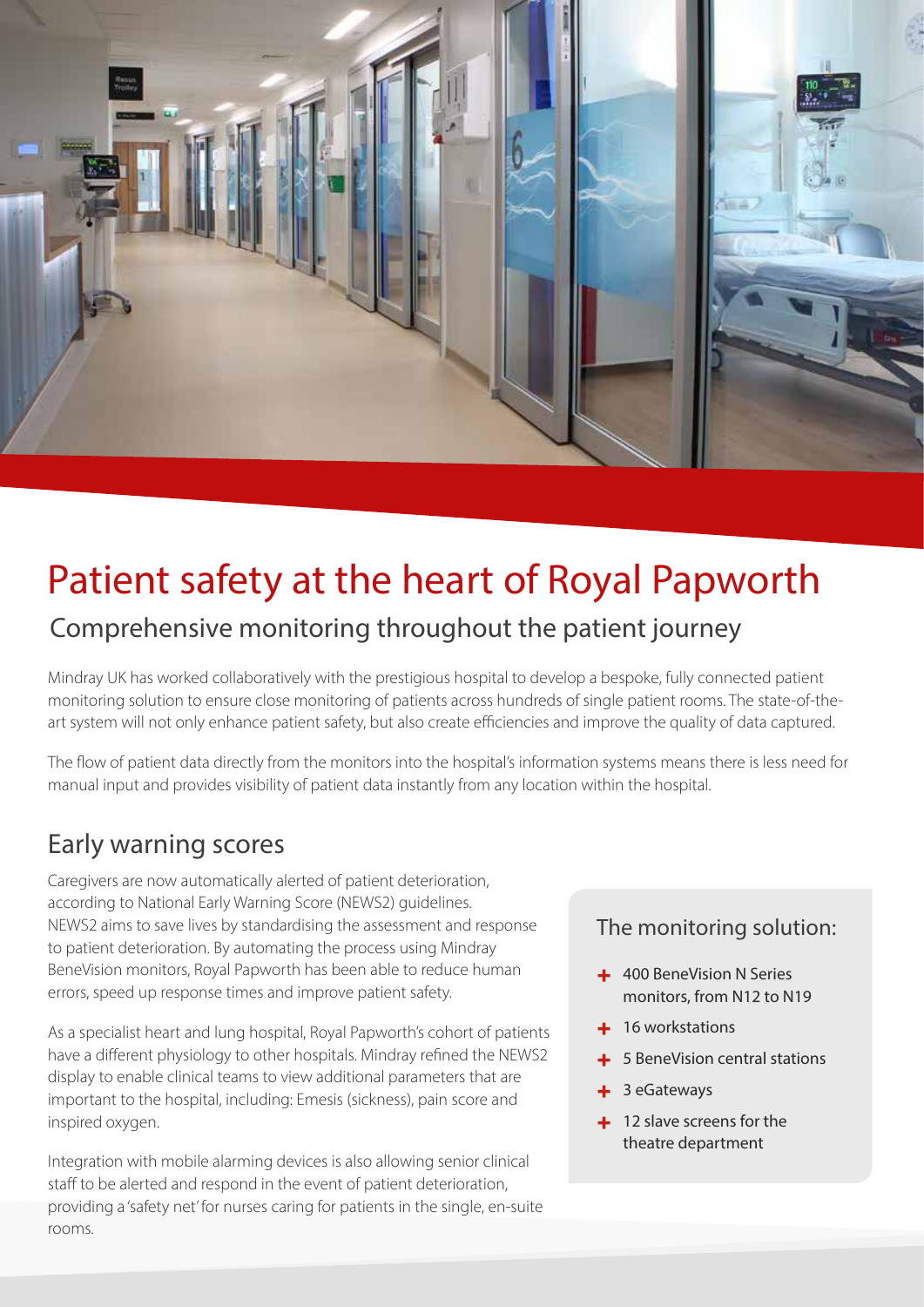### Seamless monitoring

A key benefit for Royal Papworth is the ability for the N1 monitor to follow the patient throughout their care journey, helping improve safety and efficiency. When the patient is moved, the Mindray module simply unplugs from the side of the monitor and can be used as a transport monitor. It can then be 'plugged' into the host monitor at the bedside, at the new location. This means there are no leads to disconnect and reconnect, or clean between patients, and the patient is continuously monitored – ensuring seamless data and patient safety at all times.

### Freeing time to care

The ability to perform 12-lead ECGs with the Mindray monitoring system has also created efficiencies for Royal Papworth. Previously this process would involve finding an ECG cart, printing the ECG onto paper, taking it to a doctor to get it signed, scanning it, then putting it into a file. Now, caregivers can perform a 12-lead ECG at the bedside and automatically send it to a file share, creating a huge time saving for clinical staff. As there is no need to leave the patient it is also much safer.





### Key outcomes

- $\div$  The hospital now has comprehensive patient monitoring, throughout the patient journey, reducing the gaps in data to ensure maximum patient visibility and safety
- The flow of patient data directly from the monitor and into the EPR improves safety and releases time to care, through more efficient workflows and the reduction of manual transcription
- + Staff can now avoid patient misidentification at the point of care, with positive patient identification on-screen via ADT lookup
- + Staff and management are now confident in the accuracy of the observations and NEWS2 calculations, ultimately helping save lives
- Enhanced patient safety through rapid identification of deterioration, the automated notification process is helping to speed up intervention by the outreach team
- **+** Integrated 12-lead ECGs has created time efficiencies and eliminated the need for standalone ECG devices, maximising the investment and streamlining equipment inventory
- Streamlined equipment in theatre, integrating multiple third-party devices into a single display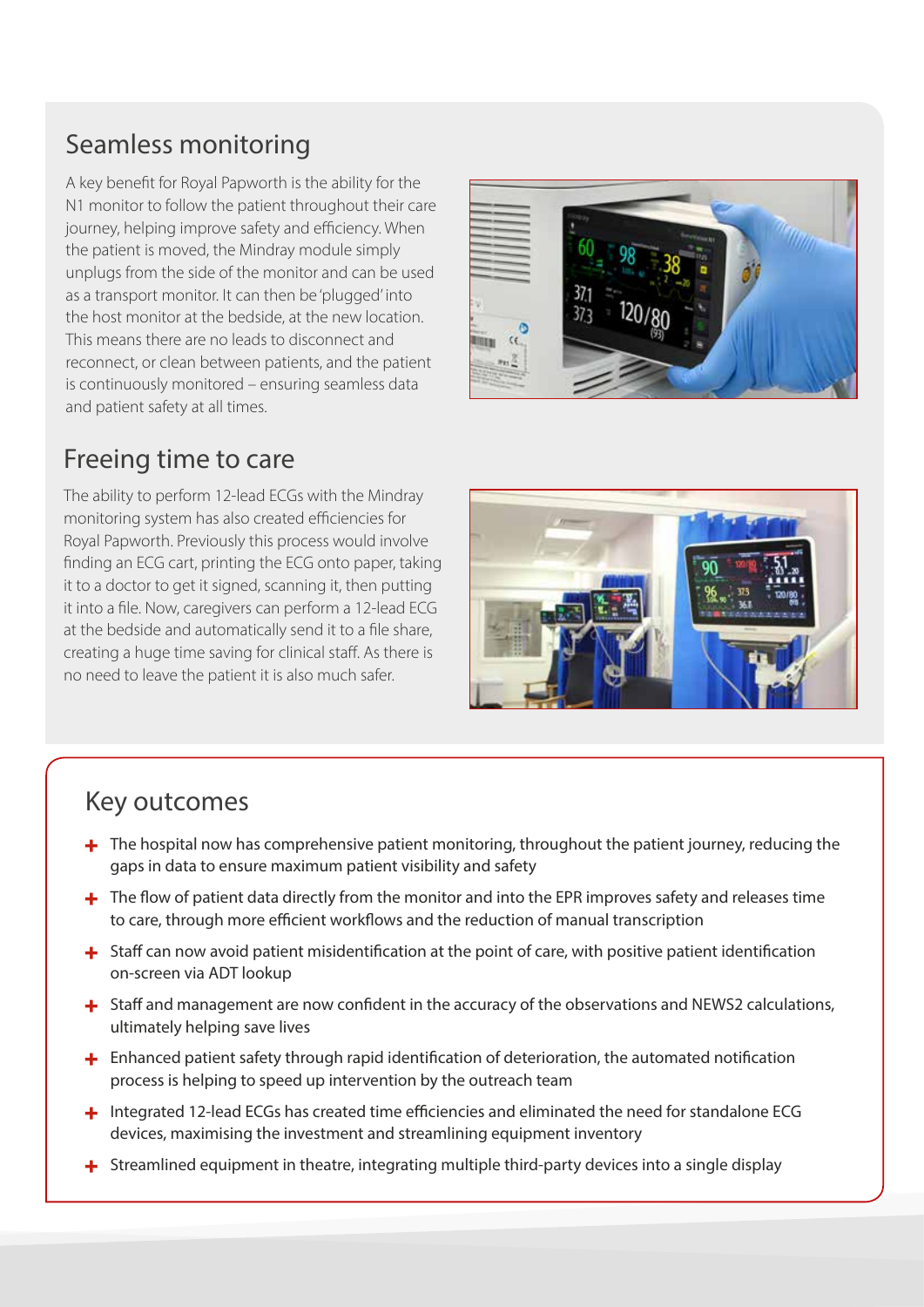

# Clinical and technical approval A solutions driven approach

A winning combination of Mindray's state-of-the-art technology, a flexible approach to developing bespoke functionality at record speed, and the willingness to go "the extra mile", has resulted in high levels of clinical approval. Mindray worked closely with clinical stakeholders to understand their requirements and deliver solutions tailored to the needs of Royal Papworth's unique patient population.

Head of Nursing, Cheryl Riotto, noted that the support provided by Mindray's team was "exceptional". During the move from the old site to the new hospital, a total of six Clinical Application Specialists from Mindray were on hand to support the transition – ensuring the process was as smooth as possible. Clinicians were also provided with hands-on training on the monitors and the NEWS2 functionality, throughout the project, ensuring staff felt confident in using the new technology.



*"Mindray has taken the installation to the next level, by programming NEWS2 into the monitoring equipment and transmitting observations directly into our Electronic Patient Records via the eGateway – this is a huge advantage."*

Eamonn Gorman, Chief Nursing Information Officer and EPR Manager, Royal Papworth Hospital

*"We worked with Mindray to develop a slick and sensible monitoring setup, and the support that Mindray gave us was exemplary."*



Dr Florian Falter, Consultant Anaesthetist, Royal Papworth Hospital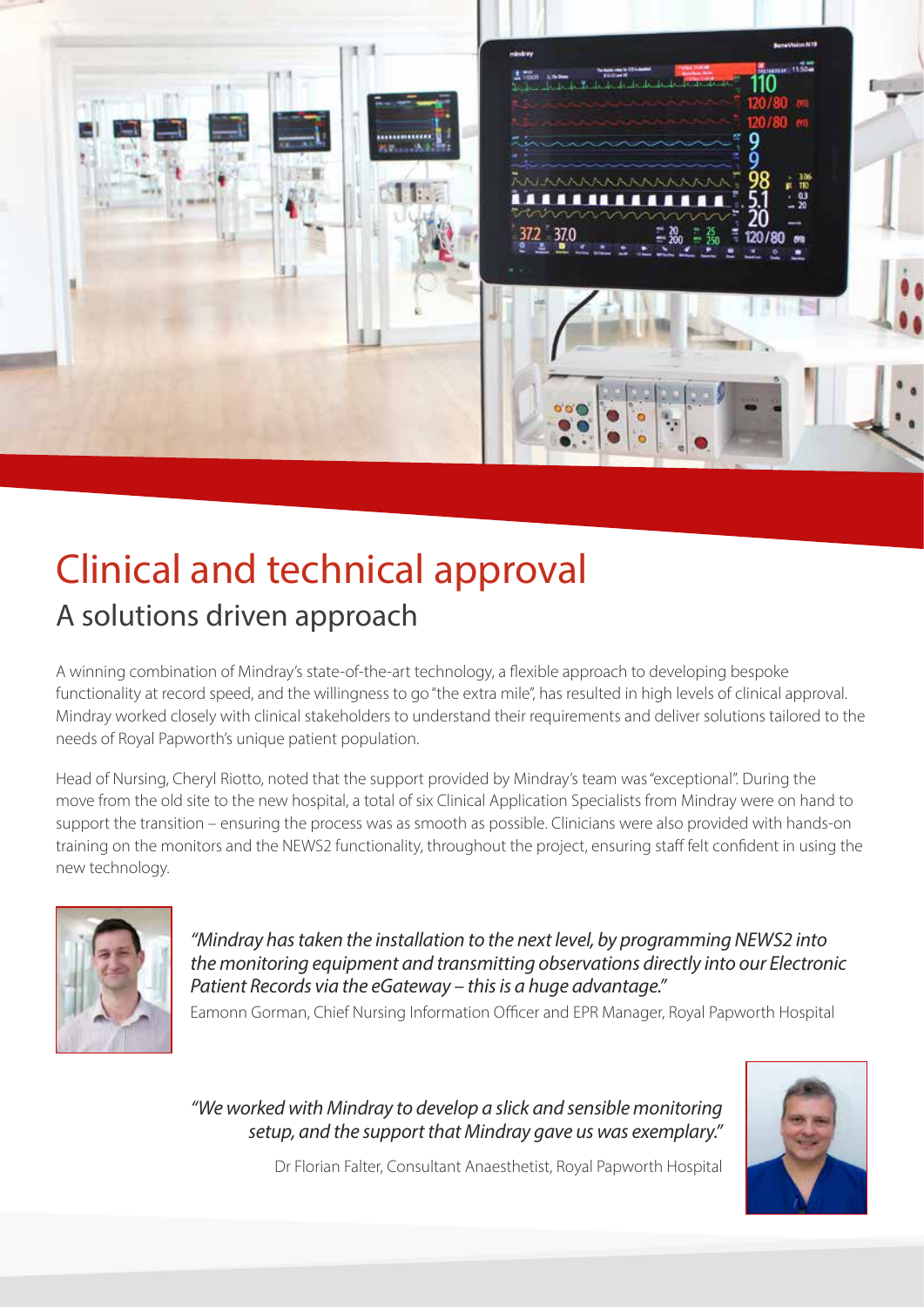# Connectivity and interoperability Mindray devices have become the data hub

Interoperability between Royal Papworth's new monitoring and its hospital information systems is allowing clinicians to use patient data more intelligently, to inform clinical decisions, enhance clinical efficiency and improve patient outcomes.

The flexibility of the solution is made possible by the BeneLink Interfacing Module. By becoming a 'data hub', BeneLink has streamlined equipment in theatre, integrating multiple thirdparty devices into a single display. This allows simultaneous viewing of a variety of parameters for rapid insight into the patient's status. Cardiac output and a variety of other critical data can be displayed on the monitor screen, helping to inform clinical decisions, enhance clinical efficiency and ultimately improve patient outcomes.

On-going development and close collaboration with clinical partners at Royal Papworth will ensure the technology remains cutting-edge and evolves with the changing demands of the hospital for years to come.

#### Integrations at Royal Papworth:

- $\div$  Lorenzo main electronic patient record system
- $\div$  Metavision clinical information system for ICU
- $\div$  M-ighty e-observations and alerting system
- + 12-lead ECG PDF to Lorenzo
- + Serial output to Liva Nova heartlung perfusion system
- **+** GE Aisys CS2 anaesthetic machine with waveforms

#### *"I don't know of many companies that are capable of turning around this type of project at this speed. We knew that their R&D team were good, but I have still been surprised at just how quickly they delivered on our integration requirements. They have been phenomenal."*

Eamonn Gorman, Chief Nursing Information Officer and EPR Manager, Royal Papworth Hospital